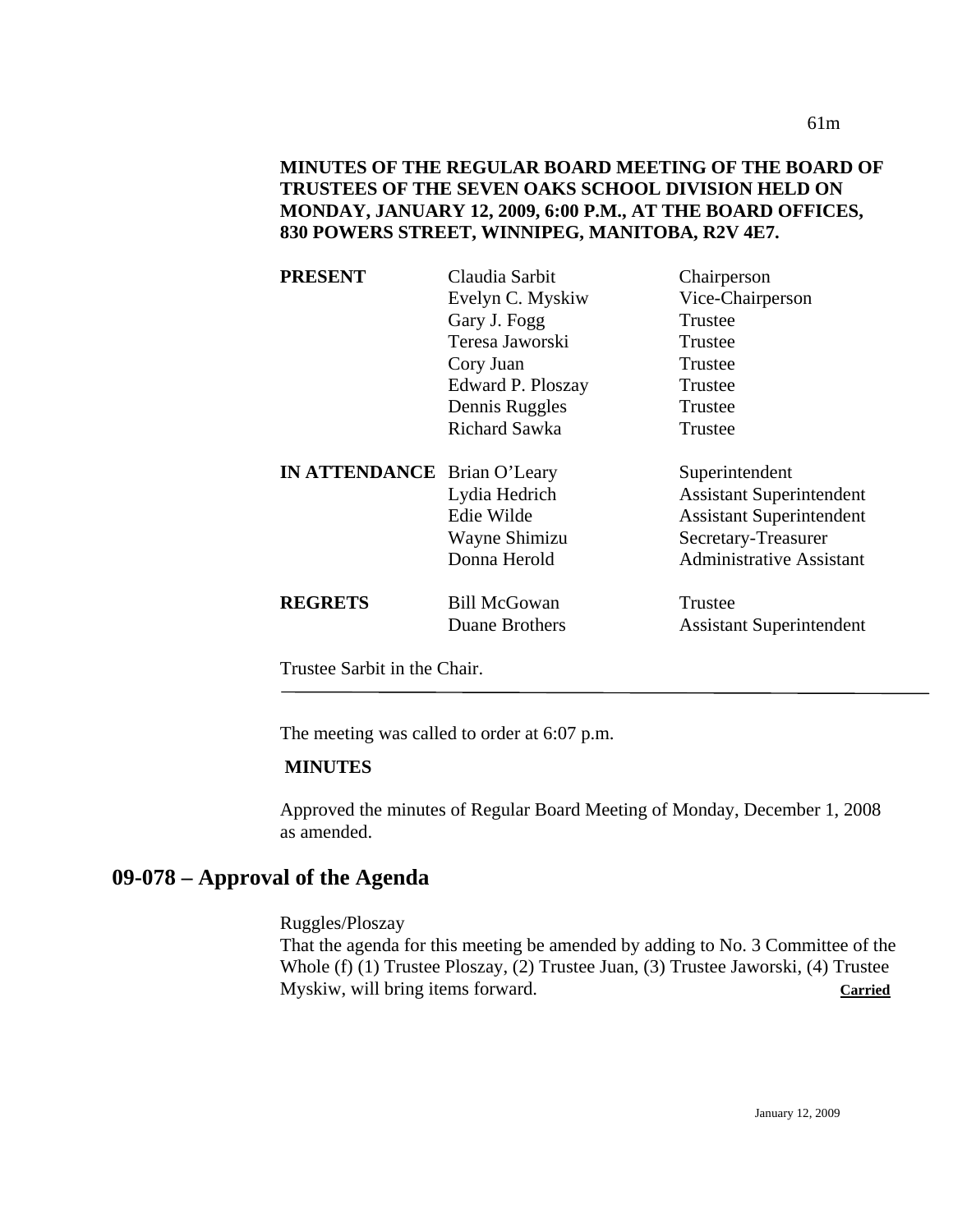### **COMMITTEE OF THE WHOLE**

# **09-079 – Moved into Committee of the Whole at 6:10 p.m.**

# **COMMITTEE OF THE WHOLE**

Jaworski/Fogg That the Board move into Committee of the Whole. **Carried**

Trustee Myskiw in the Chair.

# **SPECIAL ORDER – 6:15 p.m.**

Seven Oaks School Division Workplace, Safety & Health Program presented by Cliff Meder, Director of Operations; Wayne Shimizu, Secretary-Treasurer; Norma McCormick, Corporate Health Works.

#### **OFFICERS' REPORT**

There were no reports.

## **SUPERINTENDENTS' PERSONNEL REPORT**

# **09-080 – Superintendents' Personnel Report**

Ruggles/Juan That the Superintendents' Personnel Report be ratified. **Carried**

# ADMINISTRATIVE ASSISTANT RETIREMENT

Norma Gwizon gave notice of intent to retire effective December 27, 2008.

#### LIBRARY TECHNICIAN RETIREMENT

Sandra Graham gave notice of intent to retire effective December 27, 2008.

#### SECRETARY RETIREMENT

Teresa Rumley gave notice of intent to retire effective December 27, 2008.

#### **SUPERINTENDENTS' REPORT**

The following matters were received as information: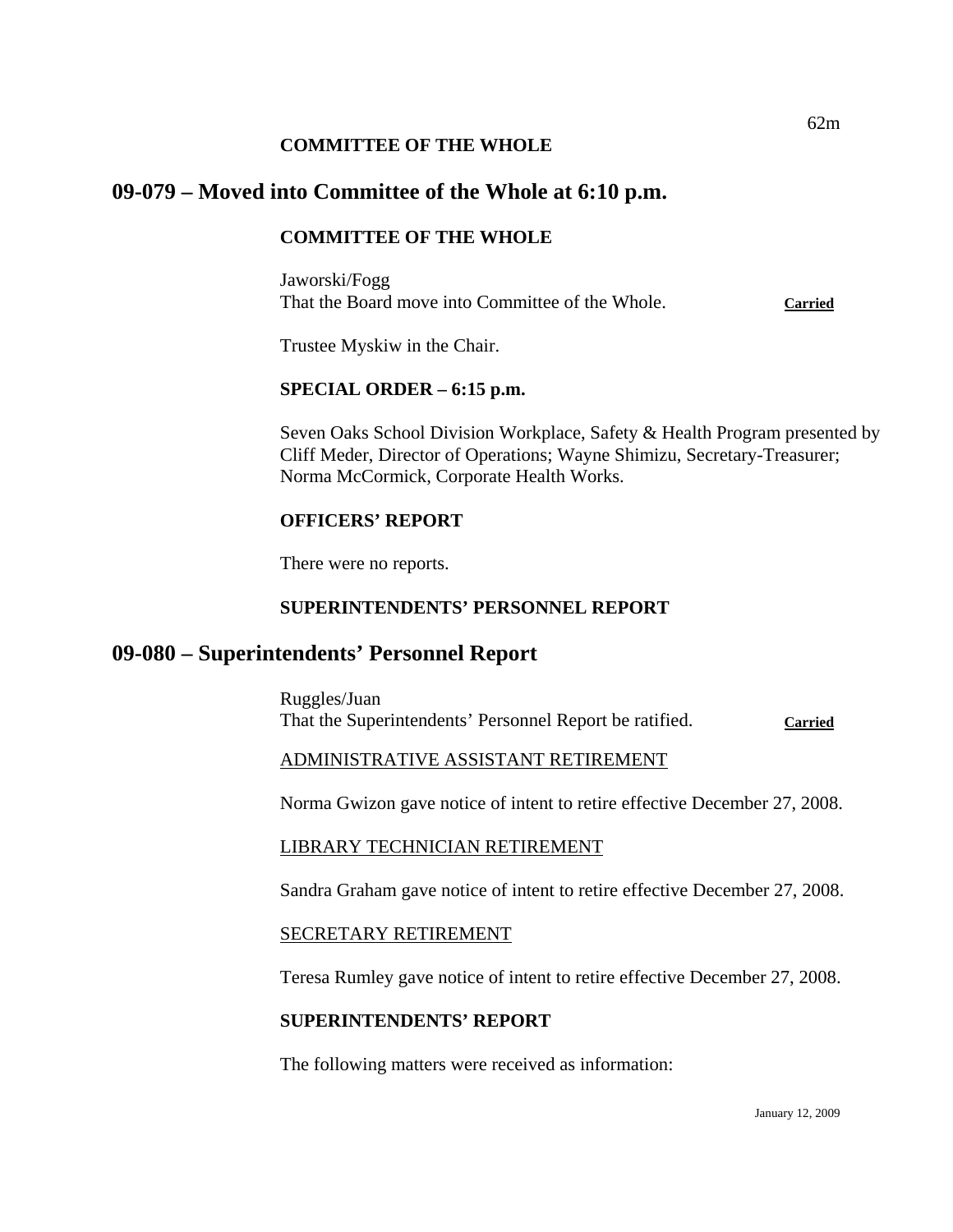## **SUPERINTENDENTS' REPORT**

- Request to Public Schools Finance Board for portables at:
	- A.E. Wright Community School
	- École Riverbend Community School

Trustee Sarbit in the Chair.

# **CORRESPONDENCE**

# **09-081 – 2009-2010 School Bus Purchase**

Juan/Ruggles

That the Board sign the Agreement not to participate in the Central Tender process for the 2009-2010 school bus purchase between the Government of Manitoba and the Seven Oaks School Division. **Carried**

# **SUPERINTENDENTS' REPORT**

The following matters were received as information:

- MAST "School Board Work" Communications Campaign Seven Oaks School Division submitted nominations on:
	- First Year University Now
	- Heritage Languages
	- Advancing Community Schools.
- **MET Schools Initiative.**

# **09-082 – Consent Agenda**

Ruggles/Juan That the Consent Agenda be approved. **Carried**

Cheque Listing – December 2008

That cheques #901346-901782, #90001537-90002050 and #9078-9089 US in the amount of \$4,541,530.89 be approved.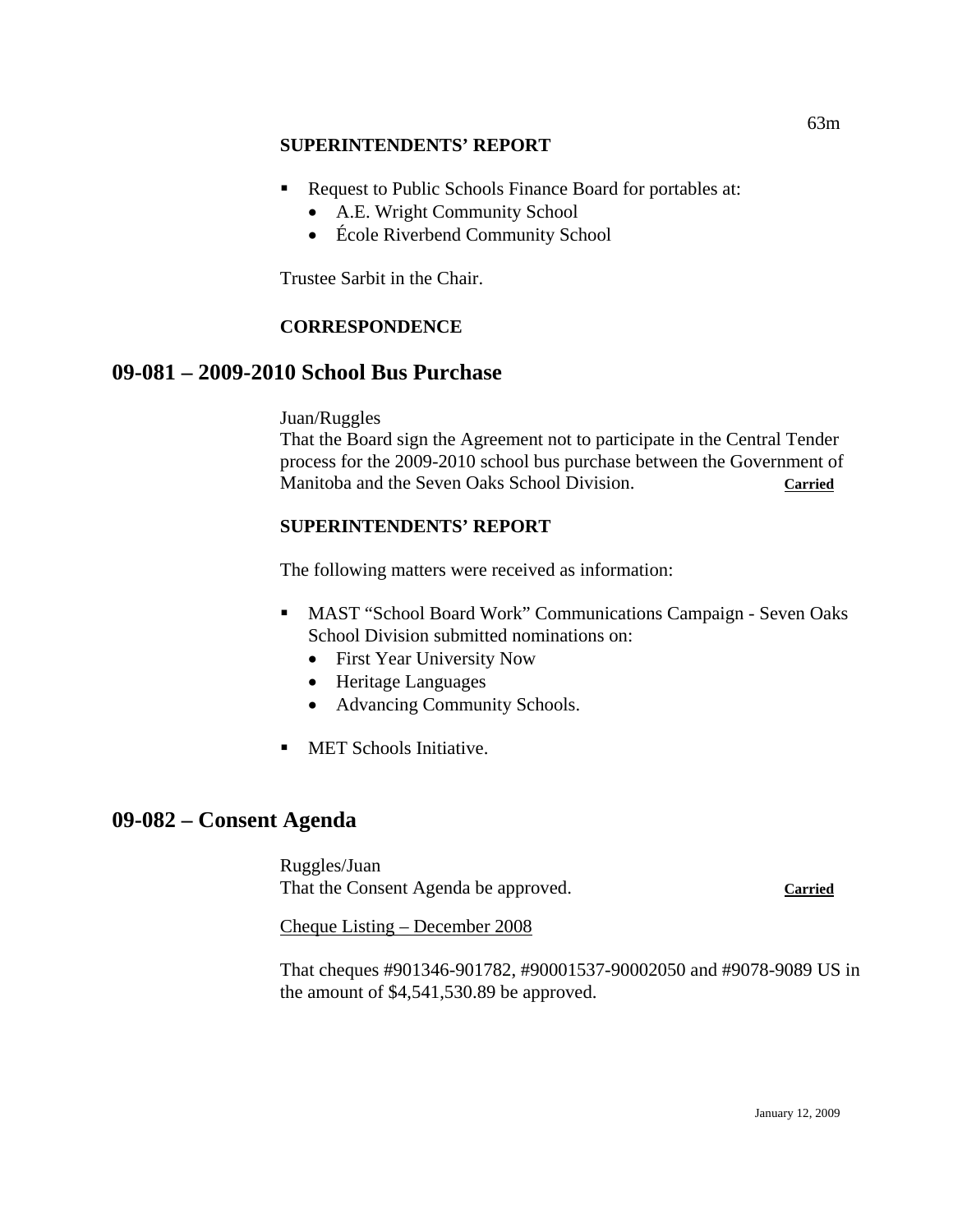## **CONSENT AGENDA**

## Number Ten Architectural Group Invoice No. 6442

That Invoice No. 6442 for the renovations at Edmund Partridge Community School in the amount of \$33,801.98 be paid to Number Ten Architectural Group.

## Number Ten Architectural Group Invoice No. 6443

That Invoice No. 6443 for the grooming room at Edmund Partridge Community School in the amount of \$13,852.93 be paid to Number Ten Architectural Group.

#### Westland Construction Ltd. Certificate of Payment No. 4

That Certificate of Payment No. 4 for the link and renovations at Garden City Collegiate in the amount of \$414,286.76 be paid to Westland Construction Ltd.

## Statutory Holdback on Westland Construction Ltd. Certificate of Payment No. 4

That 7½% Statutory Holdback on Certificate of Payment No. 4 for the link and renovations at Garden City Collegiate in the amount of \$31,991.26 be paid to the Seven Oaks School Division/Westland Construction account.

#### Release of Statutory Holdback to Wheat City Roofing Ltd.

That the 7½% Statutory Holdback in the amount of \$17,686.19 plus accrued interest in relation to the roof replacement and structural reinforcement at Garden City Collegiate West be paid to Wheat City Roofing Ltd. from the Seven Oaks School Division/Wheat City Roofing Ltd. trust account, subject to the approval of the Board's solicitor.

#### GST on Release of Holdback – Wheat City Roofing Ltd.

That GST on the release of the 7 ½% Statutory Holdback in the amount of \$884.31 in relation to the roof replacement and structural reinforcement at Garden City Collegiate West be paid to Wheat City Roofing Ltd.

#### Release of Statutory Holdback to Norwin Roofing Ltd.

That the 7½% Statutory Holdback in the amount of \$18,074.25 plus accrued interest in relation to the roof replacement at West St. Paul School be paid to Norwin Roofing Ltd. from the Seven Oaks School Division/Norwin Roofing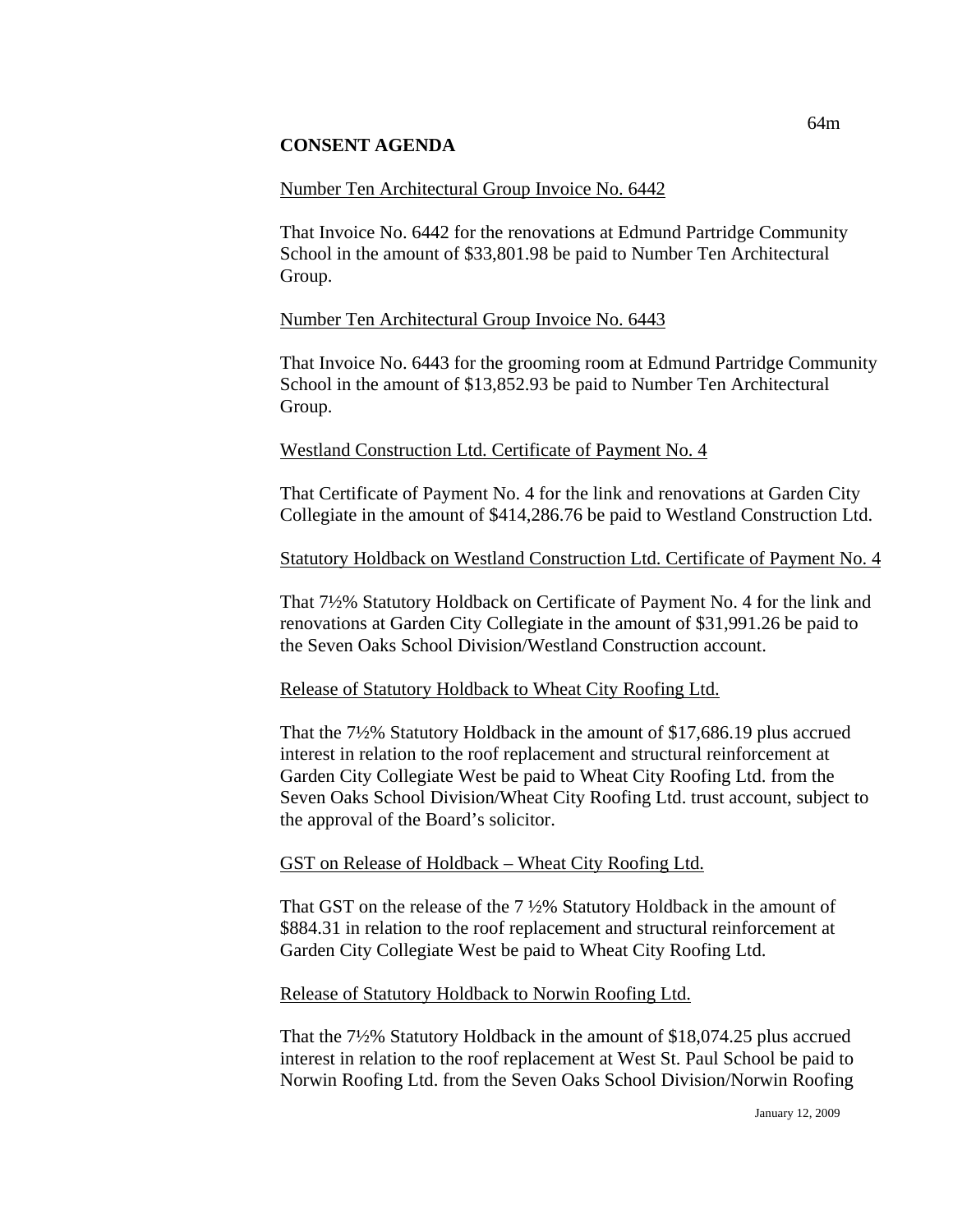## **CONSENT AGENDA**

Ltd. trust account, subject to the approval of the Board's solicitor.

## GST on Release of Holdback – Norwin Roofing Ltd.

That GST on the release of 7½% Statutory Holdback in the amount of \$903.71 in relation to the roof replacement at West St. Paul School be paid to Norwin Roofing Ltd.

## Release of Statutory Holdback to Ducks Unlimited

That the 7½% Statutory Holdback in the amount of \$2,944.35 plus accrued interest in relation to the Swinford Park Frog Pond be paid to Ducks Unlimited from the Seven Oaks School Division/Ducks Unlimited Canada account, subject to the approval of the Board's solicitor.

## GST on Release of Holdback – Ducks Unlimited

That GST on the release of the 7½% Statutory Holdback in the amount of \$240.95 in relation to Swinford Park Frog Pond be paid to Ducks Unlimited.

# **CORRESPONDENCE**

- Rick Dedi, Executive Director, The Public Schools Finance Board: Letter from PSFB approving project support for Edmund Partridge Community School Grooming Room.
- News Release Province of Manitoba: 2008 Budget Continues on Steady Track: Selinger.
- MAST: Labour Relations**:** Update: CPI, Unemployment Rate, Regional Trends.
- George Coupland, Director, Labour Relations, MAST: Workers Compensation Correspondence Revised Position re Clinicians.
- MAST Salary Bulletin: Lakeshore School Division and CUPE Local 3206 Ratified Agreement Correction.
- MAST Salary Bulletin: Lord Selkirk School Division and Lord Selkirk Teachers' Association Agreement-In-Committee.
- MAST Salary Bulletin: The Kelsey School Division and CUPE Local 1596.
- MAST Salary Bulletin: Fort La Bosse School Division and United Food and Commercial Workers Local 832 (Administrative Assistants) Ratified Agreement.
- Cliff Meder, Director of Operations, Seven Oaks School Division: Letter to Jed's Construction Ltd. authorizing the Edmund Partridge Community School Grooming Room Project.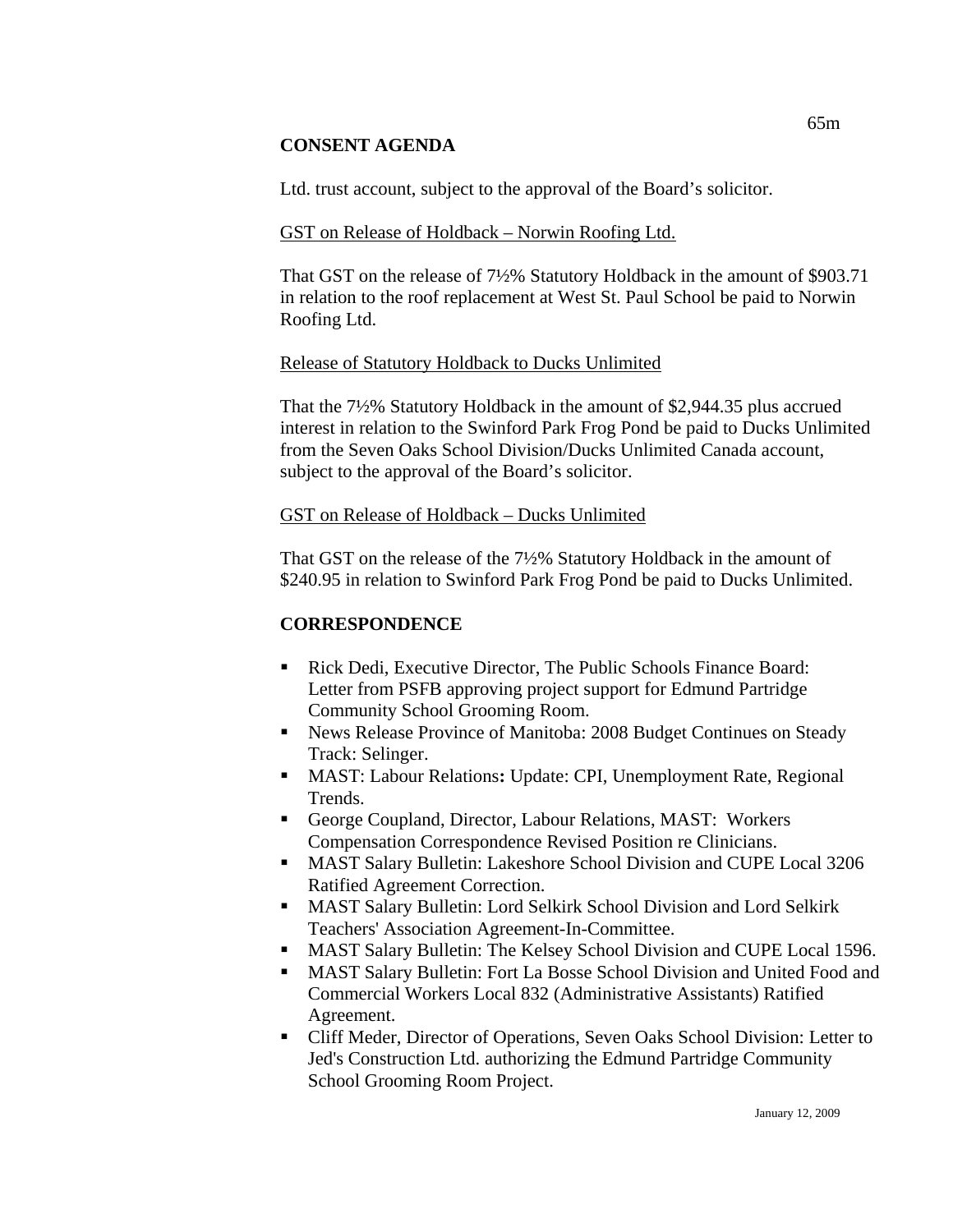# **CORRESPONDENCE**

- Doug Hanna, Principal, Number Ten Architectural Group: Fee memo for the addition to Arthur E. Wright School utilizing the relocated portable classrooms from Seven Oaks Middle School.
- Yolande Dupuis, President, MAST: Presidents' Council Award.
- **MAST Executive Highlights: December 8, 2008.**
- CSBA InfoPicks: PD Events January 29-31, 2009.
- MAST Notes of Meeting: Tax Increment Financing Friday, October 3, 2008.
- Carolyn Duhamel, Executive Director, MAST: Bill 4 the Community Revitalization Tax Increment Financing (TIF) Act.
- George Buri, Chairperson, Brandon School Division Board of Trustees: Endorsement of nomination of Trustee Jim Murray for the position of Vice-President for Boards with 6,000 students or more.
- Addictions Foundation of Manitoba: "Manitoba Students Report More Gambling Via Internet & Computer/Video Games".
- Free Press Article-Sunday, January 4, 2009: Manitobans' Legacy a Better Province - Judy Silver, Ben Zaidman.
- Craig M. Stahlke, Secretary-Treasurer, Pembina Trails School Division: MAST Resolution.
- MECY: Premier's Volunteer Service Award 2009.
- MAST 2009 Region 5 & 6 Regional Meeting: Agenda January 24, 2009 9:30 a.m.
- **MB** Education March 31, 2008 Summary Reporting: Letter from Steve Power, Director, Schools Finance Branch dated December 22, 2008 regarding follow up information on results of consolidation of school division financial information with Manitoba Public Accounts.

# **ANNOUNCEMENTS**

- **Informal Board Meeting Monday, January 19, 2009 6:00 p.m.**
- Regular Board meeting Monday, February 2, 2009 6:00 p.m.
- Divisional P.D. Monday, February 9, 2009
- Public Budget Meeting Monday, February 23, 2009
	- Municipal Counsellors meeting 5:00 to 7:00 p.m.
	- Public Budget meeting  $-7:00$  to 9:00 p.m.
- Informal Board Meeting Monday, March 2,  $2009 6:00$  p.m.
- Regular Budget Meeting Monday, March 9, 2009 6:00 p.m.
- Informal Board Meeting Monday, March 16, 2009 6:00 p.m.
- **MAST AGM, March 19 & 20, 2009**